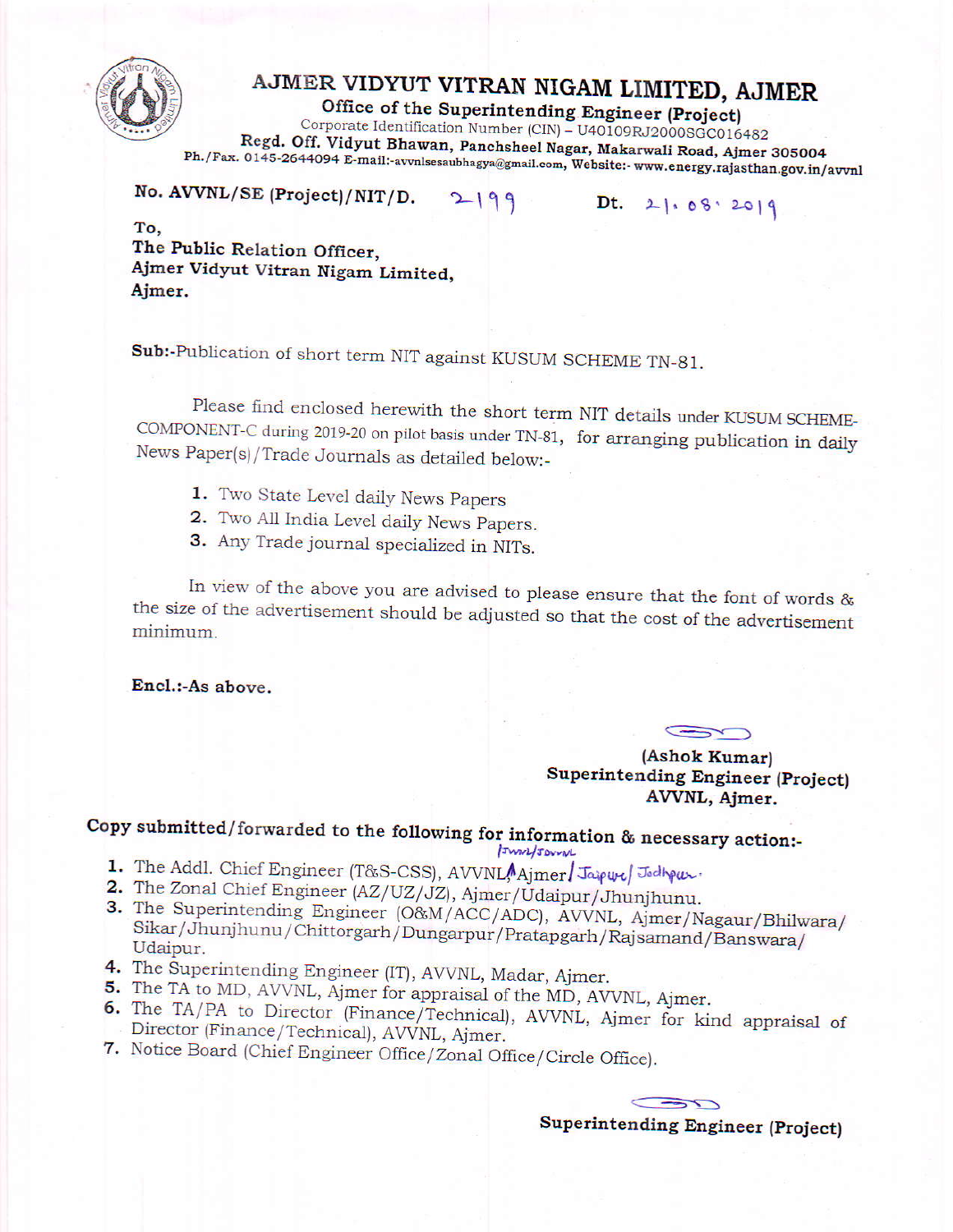

### AJMER VIDYUT VITRAN NIGAM LIMITED

Corporate Identification Number (CIN) - U40109RJ2000SGC016482 Office of the Superintending Engineer (Project) Regd. Off. Vidyut Bhawan, Panchsheel Nagar, Makarwali Road, Ajmer 305004

Ph. -0145-2644064 E-mail:avvnlsesaubhagya@gmail.com, Website:- www.energy.rajasthan.gov.in/avvnl

## **Short term E- Tender Notice**

### NIB Code- AVV1920A0072

Ajmer Discom on behalf of Rajasthan Discoms (Ajmer Discom, Jaipur Discom & Jodhpur Discom) invites E-bid from eligible bidders in two parts (Techno-Commercial bid & Price bid) for executing the work of Design, Survey, Supply, Installation, Testing, Commissioning and 5 years comprehensive maintenance of DISTRIBUTED GRID CONNECTED SOLAR PV SYSTEMS FOR SOLARIZATION OF GRID CONNECTED AGRICULTURE CONSUMERS UNDER KUSUM SCHEME-COMPONENT-C in Rajasthan Discoms on Pilot basis under TN-81. All the details regarding bid is available at our website www.energy.rajasthan.gov.in/avvnl and www.eproc.rajasthan.gov.in.In future, corrigendum/extension etc. if any, shall be published only at web site www.energy.rajasthan.gov.in/avvnl and www.eproc.rajasthan.gov.in.

### Superintending Engineer (Project)

Not to be published.

**Superintending Engineer (Project)** AVVNL, Ajmer